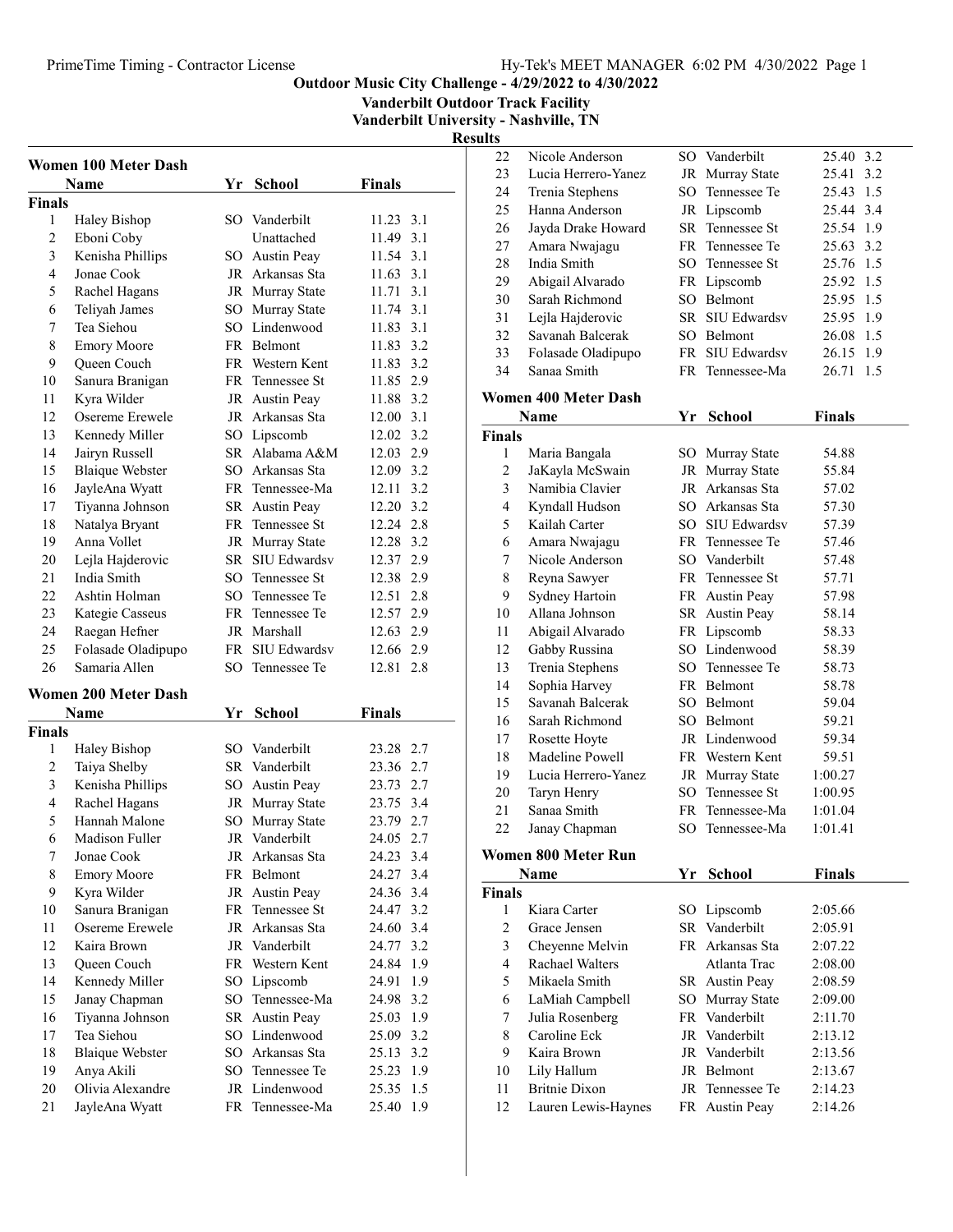Vanderbilt Outdoor Track Facility

Vanderbilt University - Nashville, TN Result

| <b>Finals</b>  | (Women 800 Meter Run)       |      |                 |               |  |  |  |
|----------------|-----------------------------|------|-----------------|---------------|--|--|--|
|                | Name                        | Yr   | <b>School</b>   | <b>Finals</b> |  |  |  |
| 13             | Kassidy Dexheimer           | SR - | SIU Edwardsv    | 2:14.41       |  |  |  |
| 14             | <b>Brooke Garter</b>        |      | SO Belmont      | 2:15.62       |  |  |  |
| 15             | Cameron Fawcett             |      | FR Vanderbilt   | 2:15.98       |  |  |  |
| 16             | Astoria Beckett             |      | SO Marshall     | 2:17.05       |  |  |  |
| 17             | Kayla Wade                  |      | JR Arkansas Sta | 2:17.77       |  |  |  |
| 18             | Allena Klamorick            |      | FR Lipscomb     | 2:17.96       |  |  |  |
| 19             | Nyla Armand                 |      | SO Tennessee Te | 2:18.18       |  |  |  |
| 20             | Shanique Masters            |      | SR Alabama A&M  | 2:18.53       |  |  |  |
| 21             | <b>Ainsley Smith</b>        | FR   | Murray State    | 2:18.68       |  |  |  |
| 22             | Emma Curry                  | FR   | Vanderbilt      | 2:18.79       |  |  |  |
| 23             | Kalliope Clayton            | FR   | Lipscomb        | 2:19.90       |  |  |  |
| 24             | Aneisha Ingram              |      | JR Alabama A&M  | 2:20.24       |  |  |  |
| 25             | Rita Eimer                  |      | FR Tennessee-Ma | 2:20.42       |  |  |  |
| 26             | <b>Emily Lemke</b>          |      | SR SIU Edwardsv | 2:21.46       |  |  |  |
| 27             | Emma Myers                  |      | SO Ohio         | 2:21.90       |  |  |  |
| 28             | Elyssa Toal                 |      | FR Western Kent | 2:22.11       |  |  |  |
| 29             | Lydia Tankersley            |      | FR Tennessee-Ma | 2:22.21       |  |  |  |
| 30             | Emily Efurd                 |      | JR Arkansas Sta | 2:22.70       |  |  |  |
| 31             | Erykah Christopher          |      | FR Marshall     | 2:24.00       |  |  |  |
| 32             | De'Ajene Johnson            |      | FR Alabama A&M  | 2:24.10       |  |  |  |
| 33             | Taylor Wingo                |      | FR Alabama A&M  | 2:24.92       |  |  |  |
| 34             | Ajmone Myers                |      | FR Tennessee St | 2:26.42       |  |  |  |
| 35             | Jessica Creedon             |      | SR Vanderbilt   | 2:27.88       |  |  |  |
| 36             | Molly Howard                |      | SR Austin Peay  | 2:31.56       |  |  |  |
| 37             | Victoria Dotson             |      | SO Marshall     | 2:34.91       |  |  |  |
| 38             | Kaitlyn Loyet               |      | FR Tennessee-Ma | 2:35.62       |  |  |  |
| $---$          | Brandee Johnson             |      | Unattached      | DNF           |  |  |  |
| $---$          | Haley Walker                |      | SR Vanderbilt   | DNF           |  |  |  |
|                |                             |      |                 |               |  |  |  |
|                | <b>Women 1500 Meter Run</b> |      |                 |               |  |  |  |
|                | Name                        | Yr   | <b>School</b>   | <b>Finals</b> |  |  |  |
| <b>Finals</b>  |                             |      |                 |               |  |  |  |
| 1              | Merabu Nagwandala           |      | SR Lipscomb     | 4:23.31       |  |  |  |
| $\overline{c}$ | Abby Herring                |      | SO Marshall     | 4:27.54       |  |  |  |
| 3              | Haley Walker                | SR   | Vanderbilt      | 4:27.96       |  |  |  |
| 4              | Liza Corso                  | FR   | Lipscomb        | 4:29.67       |  |  |  |
| 5              | <b>Stephanie Pierce</b>     | JR   | Ohio            | 4:30.72       |  |  |  |
| 6              | Kayla Wade                  |      | JR Arkansas Sta | 4:32.31       |  |  |  |
| 7              | Kaitlyn Vanderkolk          |      | FR Belmont      | 4:32.67       |  |  |  |
| $\,$ $\,$      | Lily Hallum                 |      | JR Belmont      | 4:32.77       |  |  |  |
| 9              | Sophie Leathers             | JR   | Arkansas Sta    | 4:32.88       |  |  |  |
| 10             | Kylee Mastin                |      | SO Marshall     | 4:34.58       |  |  |  |
| 11             | <b>Brooke Garter</b>        | SO.  | Belmont         | 4:38.57       |  |  |  |
| 12             | Rachael Morrison            |      | JR Lindenwood   | 4:43.48       |  |  |  |
| 13             | Amirr Evans                 | SO   | Murray State    | 4:44.79       |  |  |  |
| 14             | Emma Curry                  |      | FR Vanderbilt   | 4:48.39       |  |  |  |
| 15             | Sara Martin                 | SR   | Austin Peay     | 4:48.48       |  |  |  |
| 16             | Ashlyn Liddle               | SO   | Lipscomb        | 4:51.77       |  |  |  |
| 17             | Kalei Jordan                | SO   | Marshall        | 4:51.93       |  |  |  |
| 18             | Lilia Alvarez               | SO   | Tennessee-Ma    | 4:54.27       |  |  |  |
| 19             | Aneisha Ingram              |      | JR Alabama A&M  | 4:55.31       |  |  |  |
| 20             | Savannah Fruth              | JR   | Austin Peay     | 5:02.01       |  |  |  |
| 21             | <b>Blayne Lachance</b>      | SO   | Tennessee-Ma    | 5:07.37       |  |  |  |
|                |                             |      |                 |               |  |  |  |

| LLS                     |                         |    |                                  |               |
|-------------------------|-------------------------|----|----------------------------------|---------------|
| 22                      | Madilyn Long            |    | FR Tennessee Te                  | 5:08.21       |
| 23                      | Ajmone Myers            |    | FR Tennessee St                  | 5:19.50       |
| ---                     | <b>Alexis Grandys</b>   |    | SR Tennessee-Ma                  | DNF           |
| $---$                   | Grace Jensen            |    | SR Vanderbilt                    | DNF           |
|                         |                         |    |                                  |               |
|                         | Women 3000 Meter Run    |    |                                  |               |
|                         | Name                    | Yr | <b>School</b>                    | <b>Finals</b> |
| Finals                  |                         |    |                                  |               |
| 1                       | Colbi Borland           |    | SO Lipscomb                      | 9:31.06       |
| $\overline{2}$          | Mackenzie Barnett       |    | FR Lipscomb                      | 9:34.52       |
| $\mathfrak{Z}$          | Niki Narayani           |    | JR Vanderbilt                    | 9:36.70       |
| 4                       | Ally Suyak              |    | JR Lipscomb                      | 9:37.25       |
| 5                       | Lydia Miller            |    | SO Lipscomb                      | 9:43.74       |
| 6                       | Sarah Trammel           |    | SO Arkansas Sta                  | 9:44.63       |
| $\boldsymbol{7}$        | McKenzie Yanek          |    | SR Vanderbilt                    | 9:47.63       |
| 8                       | Madison Allie           |    | SR Lipscomb                      | 10:00.48      |
| 9                       | Jacqueline Pinon        |    | SR Vanderbilt                    | 10:14.51      |
| 10                      | Meagan Ward             |    | FR Marshall                      | 10:36.65      |
| 11                      | Cari Hively             |    | SO Marshall                      | 10:58.52      |
| 12                      | Victoria Holliday       |    | FR Tennessee-Ma                  | 11:11.47      |
| 13                      | Mikayla Filkins         |    | SO Austin Peay                   | 11:52.47      |
| 14                      | Megan Roth              |    | FR Tennessee-Ma                  | 11:53.40      |
| 15                      | Scarlett Nail           |    | FR Tennessee-Ma<br>FR Vanderbilt | 12:25.79      |
| ---                     | Julia Rosenberg         |    |                                  | DNF           |
| ---                     | Cameron Fawcett         |    | FR Vanderbilt                    | DNF           |
| ---                     | Caroline Eck            |    | JR Vanderbilt                    | DNF           |
|                         | Women 5000 Meter Run    |    |                                  |               |
|                         | Name                    | Yr | School                           | <b>Finals</b> |
| Finals                  |                         |    |                                  |               |
| 1                       | Naomy Limatukei         |    | SO Mid. Tenn. S                  | 16:58.06      |
| $\overline{c}$          | Elizabeth Martin        |    | SO Arkansas Sta                  | 17:17.01      |
| 3                       | <b>Hailey Bowes</b>     |    | SR Ohio                          | 17:24.91      |
| $\overline{4}$          | Ruby Wyles              |    | SO Tennessee Te                  | 17:31.09      |
| 5                       | Irene Jeptoo            |    | FR Mid. Tenn. S                  | 17:36.65      |
| 6                       | Kelsi Harris            |    | FR Ohio                          | 17:41.79      |
| 7                       | Rebecca Walter          |    | Unattached                       | 17:50.99      |
| 8                       | Helen Pacurariu-Nagy    |    | SO Tennessee Te                  | 18:47.57      |
| 9                       | Aly Griffin             |    | SR Unattached                    | 18:47.88      |
| $10\,$                  | Sarah Liederbach        |    | FR Ohio                          | 18:55.88      |
| 11                      | Gracie Hall             |    | SO Lipscomb                      | 19:19.89      |
| 12                      | Kaylee Wilson           |    | FR Lipscomb                      | 19:27.10      |
| $\overline{a}$          | Pauline Meyer           |    | SR Unattached                    | <b>DNF</b>    |
| ---                     | Sophia Oury             |    | JR Arkansas Sta                  | DNF           |
| ---                     | Maddie Moody            |    | SO Lipscomb                      | DNF           |
|                         | Women 100 Meter Hurdles |    |                                  |               |
|                         | Name                    | Yr | <b>School</b>                    | <b>Finals</b> |
| Finals                  |                         |    |                                  |               |
| 1                       | Brandee Johnson         |    | Unattached                       | 13.49<br>2.0  |
| $\overline{c}$          | Tyra Nabors             |    | FR Arkansas Sta                  | 13.89<br>2.0  |
| $\mathfrak{Z}$          | Chelby Melvin           |    | FR Arkansas Sta                  | 2.0<br>13.89  |
| $\overline{\mathbf{4}}$ | Alexis Woodall          |    | SO Arkansas Sta                  | 13.96 2.0     |
| 5                       | Josephine Dal           |    | JR Vanderbilt                    | 13.97 2.0     |
| 6                       | Tyra Thomas             |    | FR Marshall                      | 2.0<br>13.99  |
|                         |                         |    |                                  |               |
|                         |                         |    |                                  |               |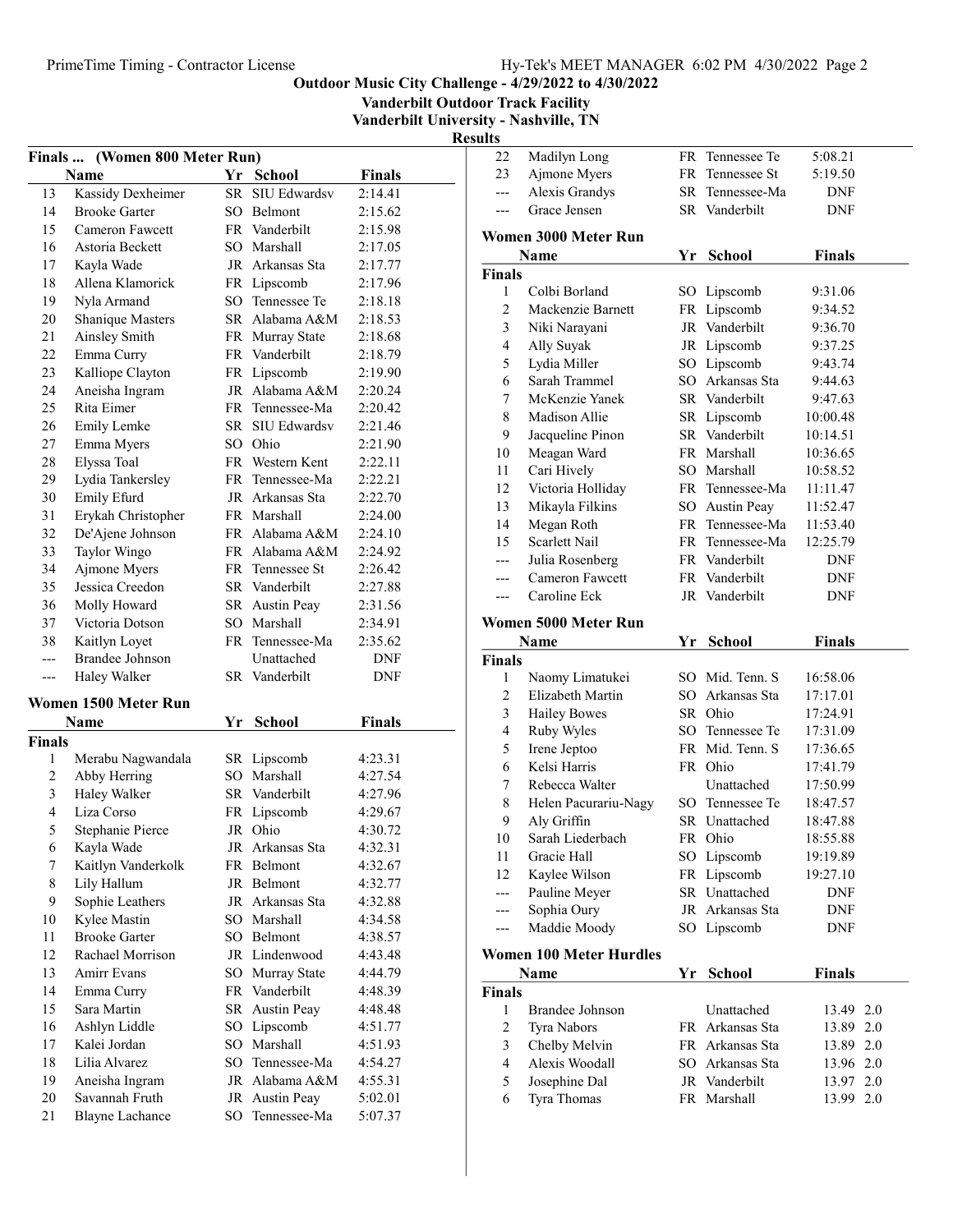Vanderbilt Outdoor Track Facility

Vanderbilt University - Nashville, TN

| Finals         | (Women 100 Meter Hurdles)            |        |                     |               |     |
|----------------|--------------------------------------|--------|---------------------|---------------|-----|
|                | Name                                 | Yr     | <b>School</b>       | <b>Finals</b> |     |
| 7              | Lennex Walker                        |        | SR Austin Peay      | 14.06 2.0     |     |
| 8              | Amyah Davis                          |        | FR Murray State     | 14.08 1.8     |     |
| 9              | Jayda Drake Howard                   |        | SR Tennessee St     | 14.16         | 1.8 |
| 10             | Kamille Dunbar                       |        | SR Austin Peay      | 14.17         | 1.8 |
| 11             | Krista Perry                         |        | FR Marshall         | 14.25 2.0     |     |
| 12             | Camaryn McClelland                   |        | SO Austin Peay      | 14.34 3.6     |     |
| 13             | Jordan Marshall                      |        | FR Murray State     | 14.44 1.8     |     |
| 14             | Anya Akili                           | $SO^-$ | Tennessee Te        | 14.57         | 3.6 |
| 15             | Michella Diebenow                    |        | SO Belmont          | 14.62 1.8     |     |
| 16             | Jaylah Milfort                       |        | FR Unattached       | 14.97 3.6     |     |
| 17             | Zora Boddie                          |        | FR Tennessee St     | 15.02 3.6     |     |
| 18             | Addison Taylor                       |        | JR Tennessee-Ma     | 15.18 3.6     |     |
| 19             | Georgia Cockerham                    |        | FR Belmont          | 15.27 3.1     |     |
| 20             | Anna Richardson                      |        | SO Lipscomb         | 15.37 1.8     |     |
| 21             | <b>Bailey Smith</b>                  |        | SO Tennessee St     | 15.44 3.6     |     |
| 22             | Franziska Decker                     |        | SO Lipscomb         | 15.80 3.1     |     |
| 23             | Laura Seeberger                      |        | FR Murray State     | 17.10 3.1     |     |
| 24             | Trillanie Robinson                   | FR     | Tennessee-Ma        | 17.26 3.1     |     |
| ---            | Samyzia Sears                        | JR     | Western Kent        | DNF 1.8       |     |
|                | <b>Women 400 Meter Hurdles</b>       |        |                     |               |     |
| <b>Finals</b>  | Name                                 | Yr     | <b>School</b>       | Finals        |     |
| 1              | Mikah Alleyne                        |        | JR Marshall         | 58.59         |     |
| $\overline{2}$ | Olivia Alexandre                     |        | JR Lindenwood       | 59.16         |     |
| 3              | Chelby Melvin                        |        | FR Arkansas Sta     | 59.54         |     |
| $\overline{4}$ | Kendall Long                         |        | SR Lipscomb         | 1:02.04       |     |
| 5              | Caroline Pruitt                      |        | SR Belmont          | 1:02.84       |     |
| 6              | Michella Diebenow                    |        | SO Belmont          | 1:02.85       |     |
| 7              | Josephine Dal                        |        | JR Vanderbilt       | 1:03.79       |     |
| 8              | Marlee Porter                        |        | FR Marshall         | 1:04.10       |     |
| 9              | Zora Boddie                          |        | FR Tennessee St     | 1:04.74       |     |
| 10             | Madi Wallace                         |        | FR Austin Peay      | 1:05.06       |     |
| 11             | Martina Martinez                     |        | FR Lindenwood       | 1:05.13       |     |
| 12             | Diamond Rush                         | FR -   | Tennessee Te        | 1:06.77       |     |
| 13             | Rachel Payne                         |        | FR Western Kent     | 1:07.39       |     |
| 14             | Audrey Griffin                       |        | SR Western Kent     | 1:07.99       |     |
| 15             | Georgia Cockerham                    |        | FR Belmont          | 1:08.44       |     |
| 16             | Kori Jones                           |        | SR Arkansas Sta     | 1:08.48       |     |
| 17             | Taylor Edmundson                     |        | SR Lipscomb         | 1:09.29       |     |
| 18             | Amyah Davis                          | FR     | Murray State        | 1:11.10       |     |
| 19             | <b>Bailey Smith</b>                  | SO     | Tennessee St        | 1:13.91       |     |
|                | <b>Women 3000 Meter Steeplechase</b> |        |                     |               |     |
|                | Name                                 | Yr     | <b>School</b>       | <b>Finals</b> |     |
| <b>Finals</b>  |                                      |        |                     |               |     |
| 1              | Kassidy Dexheimer                    | SR     | <b>SIU Edwardsv</b> | 10:54.76      |     |
| 2              | Katie Flaherty                       |        | SO Belmont          | 11:06.23      |     |
| 3              | Grace Litzinger                      |        | SO Belmont          | 11:07.72      |     |
| $\overline{4}$ | Carina Weaver                        |        | JR Ohio             | 11:09.61      |     |
| 5              | Marina McDonough                     |        | JR Arkansas Sta     | 11:17.03      |     |
| 6              | Sydney Smith                         |        | SO Marshall         | 11:18.77      |     |
| 7              | Mollie Longmire                      |        | SO Lipscomb         | 11:25.06      |     |
|                |                                      |        |                     |               |     |

| Rahab Chepkorir<br>8<br>JR Tennessee Te<br>9<br>Kenna Loveless<br>SO Ohio<br>Emily Lemke<br>SR SIU Edwardsv<br>10<br>11<br>Julia Muller<br>SO Marshall<br>Hannah Mclaughlin<br>FR Arkansas Sta<br>---<br>SR Mid. Tenn. S<br>Caitlin Cunningham<br>---<br>Women 4x100 Meter Relay<br><b>Relay</b><br>Team<br><b>Finals</b><br>Vanderbilt<br>1 | 11:29.33<br>11:29.57<br>11:50.60<br>12:42.98<br><b>DNF</b><br>DNF |
|----------------------------------------------------------------------------------------------------------------------------------------------------------------------------------------------------------------------------------------------------------------------------------------------------------------------------------------------|-------------------------------------------------------------------|
|                                                                                                                                                                                                                                                                                                                                              |                                                                   |
|                                                                                                                                                                                                                                                                                                                                              |                                                                   |
|                                                                                                                                                                                                                                                                                                                                              |                                                                   |
|                                                                                                                                                                                                                                                                                                                                              |                                                                   |
|                                                                                                                                                                                                                                                                                                                                              |                                                                   |
|                                                                                                                                                                                                                                                                                                                                              |                                                                   |
|                                                                                                                                                                                                                                                                                                                                              |                                                                   |
|                                                                                                                                                                                                                                                                                                                                              | <b>Finals</b>                                                     |
|                                                                                                                                                                                                                                                                                                                                              |                                                                   |
|                                                                                                                                                                                                                                                                                                                                              | 45.18                                                             |
| 2<br>Murray State                                                                                                                                                                                                                                                                                                                            | 45.20                                                             |
| 3<br>Austin Peay                                                                                                                                                                                                                                                                                                                             | 46.77                                                             |
| $\overline{4}$<br>Tennessee St.                                                                                                                                                                                                                                                                                                              | 47.69                                                             |
| 5<br>Lindenwood                                                                                                                                                                                                                                                                                                                              | 48.38                                                             |
| 6<br>Tennessee-Martin                                                                                                                                                                                                                                                                                                                        | 49.09                                                             |
| 7<br>Tennessee Tech                                                                                                                                                                                                                                                                                                                          | 52.74                                                             |
|                                                                                                                                                                                                                                                                                                                                              |                                                                   |
| Women 4x400 Meter Relay                                                                                                                                                                                                                                                                                                                      |                                                                   |
| <b>Relay</b><br><b>Team</b>                                                                                                                                                                                                                                                                                                                  | <b>Finals</b>                                                     |
| <b>Finals</b><br>1                                                                                                                                                                                                                                                                                                                           | 3:40.19                                                           |
| Austin Peay<br>2<br>Murray State                                                                                                                                                                                                                                                                                                             | 3:41.71                                                           |
| 3<br>Arkansas State                                                                                                                                                                                                                                                                                                                          | 3:45.10                                                           |
| Vanderbilt                                                                                                                                                                                                                                                                                                                                   |                                                                   |
| 4<br>5                                                                                                                                                                                                                                                                                                                                       | 3:49.30                                                           |
| Lipscomb<br>Lindenwood<br>6                                                                                                                                                                                                                                                                                                                  | 3:50.30                                                           |
| 7<br>Tennessee Tech                                                                                                                                                                                                                                                                                                                          | 3:50.73<br>3:52.24                                                |
| 8<br>Tennessee St.                                                                                                                                                                                                                                                                                                                           | 3:53.61                                                           |
| 9<br>Β                                                                                                                                                                                                                                                                                                                                       | 3:56.24                                                           |
| Murray State<br>10                                                                                                                                                                                                                                                                                                                           |                                                                   |
| <b>Austin Peay</b><br>B<br>11<br>Belmont                                                                                                                                                                                                                                                                                                     | 4:00.61<br>4:01.05                                                |
|                                                                                                                                                                                                                                                                                                                                              |                                                                   |
|                                                                                                                                                                                                                                                                                                                                              |                                                                   |
| 12<br>Tennessee-Martin                                                                                                                                                                                                                                                                                                                       | 4:14.61                                                           |
| Lipscomb<br>B<br>---                                                                                                                                                                                                                                                                                                                         | DNF                                                               |
| Women High Jump                                                                                                                                                                                                                                                                                                                              |                                                                   |
| <b>School</b><br>Name<br>Yr                                                                                                                                                                                                                                                                                                                  | <b>Finals</b>                                                     |
| <b>Finals</b>                                                                                                                                                                                                                                                                                                                                |                                                                   |
| SR Western Kent<br>1<br>Katie Isenbarger                                                                                                                                                                                                                                                                                                     | 1.79m                                                             |
| $\overline{\mathbf{c}}$<br>Bella Jackson<br>FR Lipscomb                                                                                                                                                                                                                                                                                      | 1.76m                                                             |
| 3<br>Meghan Fletcher<br>SO Murray State                                                                                                                                                                                                                                                                                                      | 1.73m                                                             |
| Denia Hill-Tate<br>4<br>SR Austin Peay                                                                                                                                                                                                                                                                                                       | 1.65m                                                             |
| 5<br>FR Tennessee St<br>Alayna Darrett                                                                                                                                                                                                                                                                                                       | 1.65m                                                             |
| 6<br>Jessica Creedon<br>SR Vanderbilt                                                                                                                                                                                                                                                                                                        | 1.65m                                                             |
| $\tau$<br>Jenna Pauly<br>SO Murray State                                                                                                                                                                                                                                                                                                     | 1.60 <sub>m</sub>                                                 |
| $\tau$<br>Kendall Medders<br>SO Tennessee Te                                                                                                                                                                                                                                                                                                 | 1.60 <sub>m</sub>                                                 |
| Josephine Dal<br>9<br>JR Vanderbilt                                                                                                                                                                                                                                                                                                          | 1.60 <sub>m</sub>                                                 |
| Jeanette Morley<br>SR Belmont<br>10                                                                                                                                                                                                                                                                                                          | 1.60 <sub>m</sub>                                                 |
| Allison Arnett<br>10<br>FR Western Kent                                                                                                                                                                                                                                                                                                      | 1.60 <sub>m</sub>                                                 |
| Taylor Strnad<br>10<br>SR Ohio                                                                                                                                                                                                                                                                                                               | 1.60 <sub>m</sub>                                                 |
| Anna Richardson<br>13<br>Lipscomb<br>$SO_{-}$                                                                                                                                                                                                                                                                                                | 1.55m                                                             |
| FR Belmont<br>13<br>McKenna Prouty                                                                                                                                                                                                                                                                                                           | 1.55m                                                             |
| Allana Johnson<br>SR Austin Peay<br>15                                                                                                                                                                                                                                                                                                       | 1.55m                                                             |
| Anya Akili<br>SO Tennessee Te<br>---<br>Victoria McCracken<br>FR Murray State<br>---                                                                                                                                                                                                                                                         | NH<br>NH                                                          |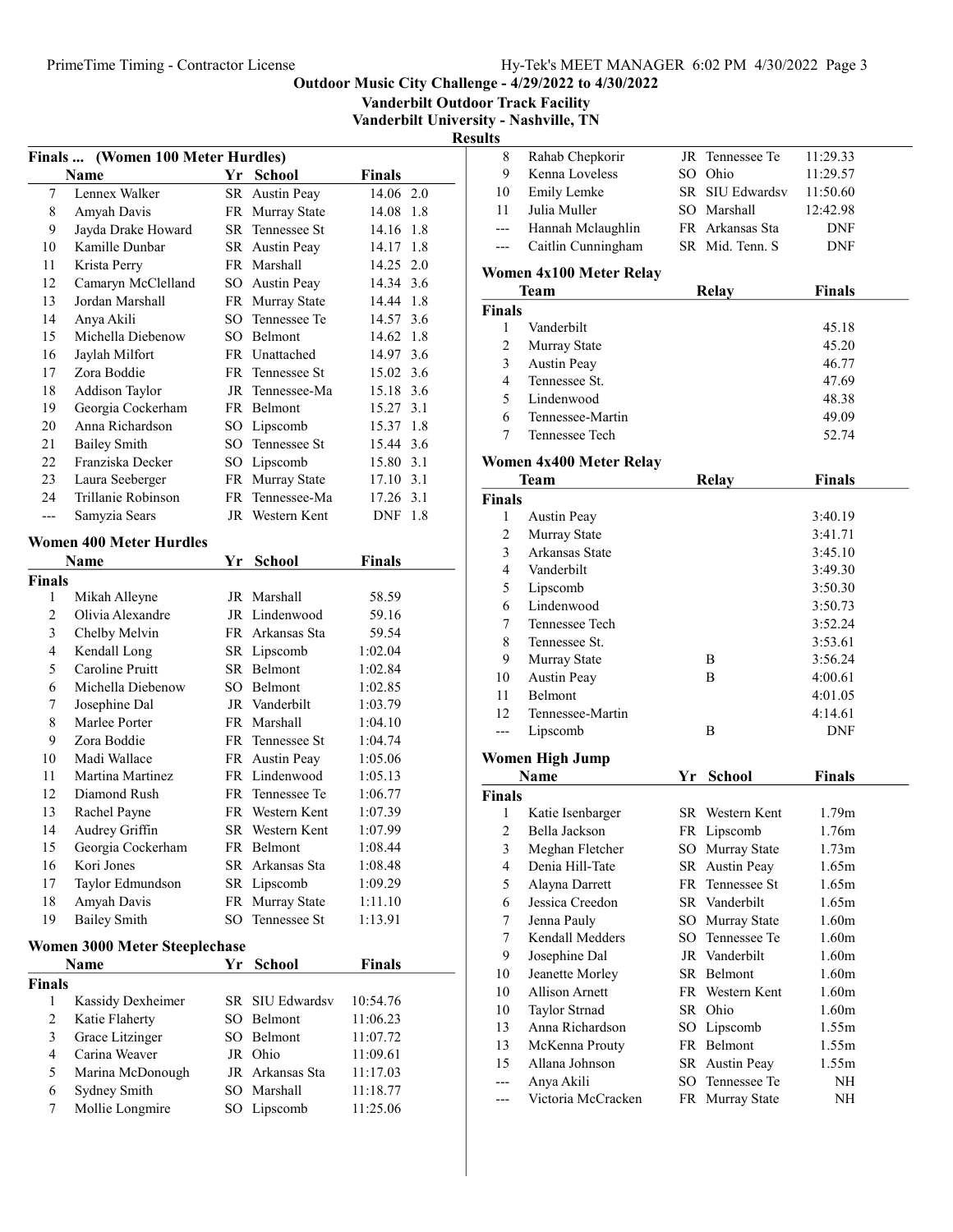Vanderbilt Outdoor Track Facility

Vanderbilt University - Nashville, TN

| Finals  (Women High Jump) |                         |    |                    |                          |  |  |
|---------------------------|-------------------------|----|--------------------|--------------------------|--|--|
|                           | Name                    | Yr | School             | <b>Finals</b>            |  |  |
| $---$                     | Sade Alalade            | JR | Belmont            | NΗ                       |  |  |
|                           |                         |    |                    |                          |  |  |
|                           | <b>Women Pole Vault</b> |    |                    |                          |  |  |
|                           | Name                    | Yr | <b>School</b>      | Finals                   |  |  |
| <b>Finals</b>             |                         |    |                    |                          |  |  |
| 1                         | Alina McDonald          |    | Unattached         | 4.50m                    |  |  |
| $\overline{2}$            | <b>Brooke Misukonis</b> |    | JR Murray State    | 3.90m                    |  |  |
| 3                         | Karlijn Schouten        |    | SO Austin Peay     | 3.90m                    |  |  |
| 4                         | Tyra Finkeldey          |    | SR Belmont         | 3.75m                    |  |  |
| 5                         | Shannon Riley           |    | JR Murray State    | 3.60 <sub>m</sub>        |  |  |
| 5                         | Grace Turner            |    | JR Western Kent    | 3.60 <sub>m</sub>        |  |  |
| 5                         | Maeve Carei             |    | SR Belmont         | 3.60 <sub>m</sub>        |  |  |
| 8                         | Jenna Pauly             |    | SO Murray State    | 3.60 <sub>m</sub>        |  |  |
| 9                         | Heather Gaughran        |    | JR Western Kent    | 3.60m                    |  |  |
| 9                         | Diana Goodman           |    | FR Marshall        | 3.60 <sub>m</sub>        |  |  |
| 11                        | Laine Roberts           |    | SO Vanderbilt      | 3.40m                    |  |  |
| 12                        | Kaitlyn Deutsch         |    | JR Vanderbilt      | 3.20 <sub>m</sub>        |  |  |
| 12                        | Michaela Frey           |    | FR Ohio            | 3.20 <sub>m</sub>        |  |  |
| ---                       | Nicola van der Merwe    |    | FR Belmont         | NH                       |  |  |
|                           | Jessica Kinder          |    | JR Murray State    | NH                       |  |  |
|                           | Kendall Kraft           |    | SO Ohio            | NH                       |  |  |
| ---                       | Macie Majoy             |    | JR Marshall        | NH                       |  |  |
|                           | <b>Women Long Jump</b>  |    |                    |                          |  |  |
|                           | Name                    | Yr | <b>School</b>      | <b>Finals</b>            |  |  |
| <b>Finals</b>             |                         |    |                    |                          |  |  |
| 1                         | Samyzia Sears           |    | JR Western Kent    | 5.65m 1.2                |  |  |
| 2                         | Meghan Fletcher         | SO | Murray State       | 5.58m 2.1                |  |  |
| 3                         | Jada Sims               | JR | Vanderbilt         | 5.51m<br>1.3             |  |  |
| $\overline{4}$            | Anya Akili              | SО | Tennessee Te       | 5.47m<br>1.1             |  |  |
| 5                         | Anna Vollet             |    | JR Murray State    | 5.41m 2.5                |  |  |
| 6                         | Morgan Louderback       |    | SR Belmont         | 1.7<br>5.39m             |  |  |
| 7                         | Isabelle Kennedy        |    | SR SIU Edwardsv    | 5.33m 1.3                |  |  |
| 8                         | Jaden Mathews           |    | FR Lipscomb        | 5.25m 3.5                |  |  |
| 9                         | Samaria Allen           |    | SO Tennessee Te    | 5.24m 3.1                |  |  |
| 10                        | Ta'Nya Burnett          |    | FR Alabama A&M     | 5.20m 2.3                |  |  |
| 11                        | Carina Chalmers         |    | SO Lindenwood      | 5.19m 2.0                |  |  |
| 12                        | Jessica Creedon         |    | SR Vanderbilt      | 5.18m 1.8                |  |  |
| 13                        | Natalya Bryant          |    | FR Tennessee St    | 5.11m 0.4                |  |  |
| 14                        | Anna Richardson         | SO | Lipscomb           | 1.0<br>5.07 <sub>m</sub> |  |  |
| 15                        | Samantha Woodson        | FR | Belmont            | 5.03m 0.9                |  |  |
| 16                        | Eleri Gesler            | JR | Murray State       | 4.99m<br>1.1             |  |  |
| 17                        | Camaryn McClelland      | SO | Austin Peay        | 4.95m<br>4.8             |  |  |
| 17                        | Alayna Darrett          | FR | Tennessee St       | 4.95m 1.3                |  |  |
| 19                        | Lennex Walker           | SR | <b>Austin Peay</b> | 4.94m 3.6                |  |  |
| 20                        | Franziska Decker        | SO | Lipscomb           | 4.89m 2.2                |  |  |
| 21                        | Jessica Kelley          | SR | Austin Peay        | 4.63m 2.1                |  |  |
| 22                        | Josephine Dal           | JR | Vanderbilt         | 4.43m 1.2                |  |  |
| 23                        | Michelle Johnson        | FR |                    | 4.07m 2.4                |  |  |
|                           |                         |    | Belmont            |                          |  |  |

| <b>Women Triple Jump</b> |                                   |     |                           |                  |  |  |
|--------------------------|-----------------------------------|-----|---------------------------|------------------|--|--|
|                          | <b>Name</b>                       |     | Yr School                 | <b>Finals</b>    |  |  |
| <b>Finals</b>            |                                   |     |                           |                  |  |  |
| 1                        | Elaina Housworth                  |     | SO Tennessee St           | 11.99m 1.6       |  |  |
| $\overline{2}$           | Camaryn McClelland                |     | SO Austin Peay            | 11.97m 5.5       |  |  |
| 3                        | Jordan Marshall                   |     | FR Murray State           | 11.69m 2.5       |  |  |
| 4                        | Morgan Louderback                 |     | SR Belmont                | 11.56m 2.3       |  |  |
| 5                        | Emily McKenzie                    |     | SO Ohio                   | 11.40m 2.5       |  |  |
| 6                        | Alayna Darrett                    |     | FR Tennessee St           | 11.30m 2.5       |  |  |
| 7                        | Eleri Gesler                      |     | JR Murray State           | 11.25m 2.8       |  |  |
| 8                        | Jalena Curbeam                    |     | JR Tennessee Te           | 11.11m 2.2       |  |  |
| 9                        | Carina Chalmers                   |     | SO Lindenwood             | 10.97m 2.6       |  |  |
| 10                       | Allie Scott                       |     | SR Lipscomb               | 10.87m 3.4       |  |  |
| 11                       | Jadae Joseph                      |     | SO Tennessee Te           | 10.63m 1.0       |  |  |
| $---$                    | Hannah Sims                       | JR  | Trevecca Naz              | <b>FOUL</b>      |  |  |
| $---$                    | Dakota Krone                      | SO. | <b>SIU Edwardsv</b>       | <b>FOUL</b>      |  |  |
|                          | <b>Women Shot Put</b>             |     |                           |                  |  |  |
|                          |                                   |     |                           |                  |  |  |
|                          | <b>Name</b>                       | Yr  | <b>School</b>             | Finals           |  |  |
| <b>Finals</b>            |                                   |     |                           |                  |  |  |
| 1                        | Jessica Ramsey                    |     | Adidas                    | 19.24m           |  |  |
| 2                        | Divine Oladipo                    |     | SR Vanderbilt             | 17.12m           |  |  |
| 3                        | Veronica Fraley                   |     | Unattached                | 17.00m           |  |  |
| 4                        | Sarah Marvin<br>Rebekah Stucker   |     | FR Unattached             | 15.42m           |  |  |
| 5                        |                                   |     | SO Belmont                | 14.47m           |  |  |
| 6                        | Grace Flowers                     |     | SR Arkansas Sta           | 14.35m           |  |  |
| 7                        | Kori McDaniel                     |     | SR Austin Peay            | 14.10m           |  |  |
| 8                        | Selase Sampram<br>Madison Collier |     | FR Arkansas Sta           | 14.00m           |  |  |
| 9                        | Rebecca Merritt                   |     | FR Arkansas Sta           | 13.60m           |  |  |
| 10<br>11                 | Autumn Mohan                      |     | SO Marshall<br>JR Ohio    | 13.37m<br>12.82m |  |  |
| 12                       | Franziska Decker                  |     |                           |                  |  |  |
| 13                       |                                   |     | SO Lipscomb<br>SO Belmont | 12.78m<br>12.75m |  |  |
| 14                       | Olivia Moyer<br>Jacklyn Verseman  |     | SR Austin Peay            | 12.66m           |  |  |
| 15                       | Jessica Mattsson                  |     | SR Belmont                | 12.40m           |  |  |
| 16                       | Jamie Tabron                      |     | JR SIU Edwardsv           | 12.33m           |  |  |
| 17                       | Anna Richardson                   |     | SO Lipscomb               | 12.22m           |  |  |
| 18                       | Maleah DeCuir                     | JR  | Tennessee St              | 11.73m           |  |  |
| 19                       | Stephanie Montenegro              |     | SO SIU Edwardsv           | 11.30m           |  |  |
| 20                       | Millie Ryan                       |     | FR Ohio                   | 11.12m           |  |  |
| 21                       | Jessica Creedon                   | SR  | Vanderbilt                | 11.03m           |  |  |
| 22                       | Jordan Baith                      | SO. | Ohio                      | 10.56m           |  |  |
| 23                       | Briana Cox                        | SO. | Alabama A&M               | 10.49m           |  |  |
| 24                       | Aislinn McElhaney                 |     | SO Lipscomb               | 10.17m           |  |  |
| 25                       | Meghan Fletcher                   | SO  | Murray State              | 9.44m            |  |  |
| 26                       | Grace Scanlan                     | FR  | Trevecca Naz              | 8.92m            |  |  |
| 27                       | Natalya Bryant                    | FR  | Tennessee St              | 8.50m            |  |  |
| 28                       | Laura Seeberger                   | FR  | Murray State              | 8.10m            |  |  |
| ---                      | Ines Lopez Arias                  | FR  | Western Kent              | <b>FOUL</b>      |  |  |
| ---                      | Raven Saunders                    |     | Unattached                | FOUL             |  |  |
|                          |                                   |     |                           |                  |  |  |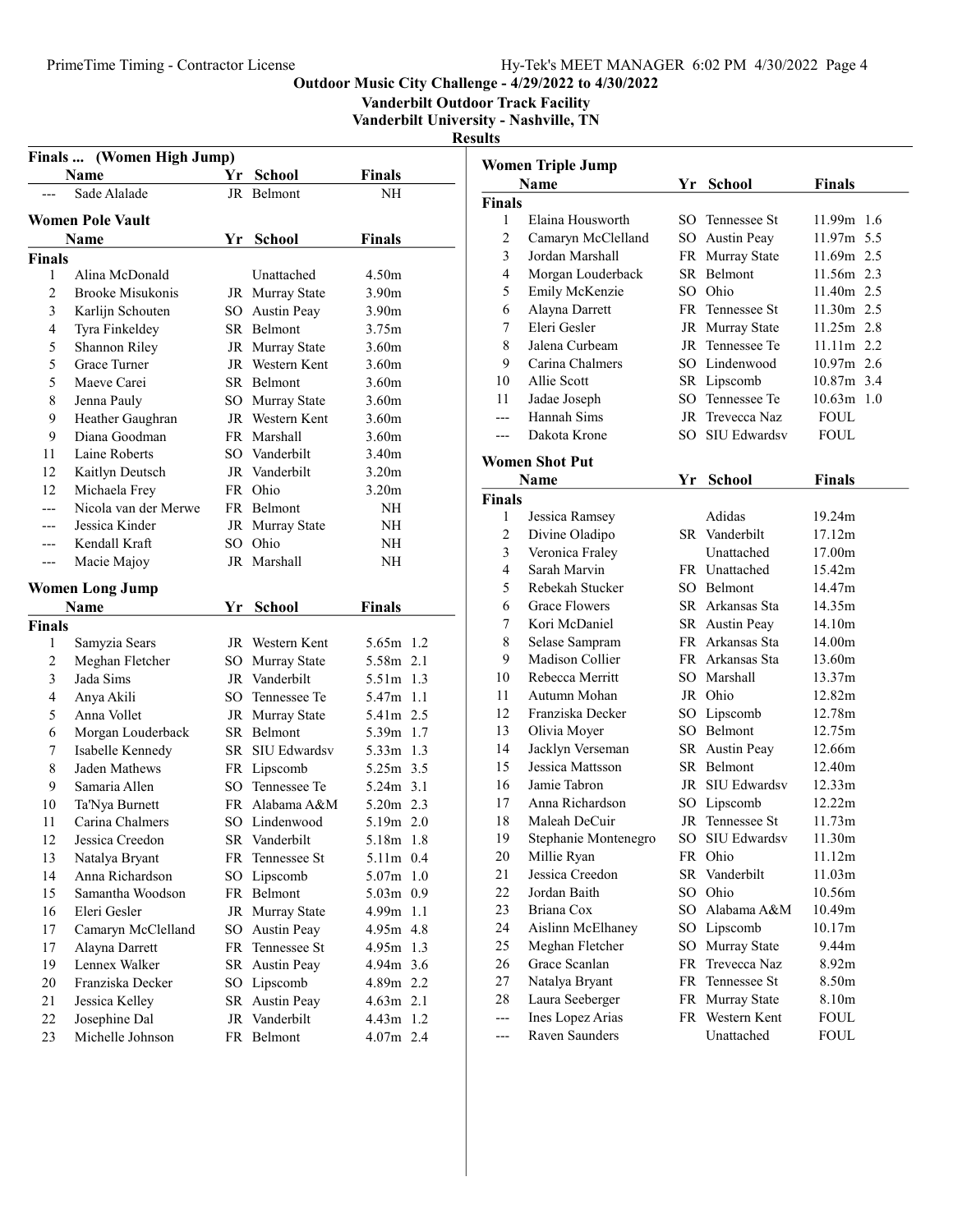## PrimeTime Timing - Contractor License Hy-Tek's MEET MANAGER 6:02 PM 4/30/2022 Page 5

Outdoor Music City Challenge - 4/29/2022 to 4/30/2022

Vanderbilt Outdoor Track Facility

Vanderbilt University - Nashville, TN

|                | <b>Women Discus Throw</b>        |    |                           |                  |
|----------------|----------------------------------|----|---------------------------|------------------|
|                | Name                             | Yr | <b>School</b>             | Finals           |
| Finals         |                                  |    |                           |                  |
| 1              | Chioma Onyekwere                 |    | Unattached                | 57.97m           |
| $\overline{2}$ | Divine Oladipo                   |    | SR Vanderbilt             | 55.18m           |
| 3              | Veronica Fraley                  |    | Unattached                | 53.86m           |
| 4              | Rebekah Stucker                  |    | SO Belmont                | 49.27m           |
| 5              | Grace Flowers                    |    | SR Arkansas Sta           | 46.97m           |
| 6              | Kori McDaniel                    |    | SR Austin Peay            | 46.39m           |
| 7              | Autumn Mohan                     | JR | Ohio                      | 45.45m           |
| 8              | Sarah Marvin                     |    | FR Unattached             | 43.64m           |
| 9              | Ines Lopez Arias                 |    | FR Western Kent           | 43.04m           |
| 10             | Olivia Moyer                     |    | SO Belmont                | 42.64m           |
| 11             | Selase Sampram                   |    | FR Arkansas Sta           | 42.62m           |
| 12             | Jordan Baith                     |    | SO Ohio                   | 42.32m           |
| 13             | Jacklyn Verseman                 |    | SR Austin Peay            | 42.20m           |
| 14             | <b>Brooke Burns</b>              |    | SO Marshall               | 41.50m           |
| 15             | Madison Collier                  |    | FR Arkansas Sta           | 41.36m           |
| 16             | Rebecca Merritt                  |    | SO Marshall               | 40.54m           |
| 17             | Avery Koch                       |    | FR Belmont                | 39.94m           |
| 18             | Millie Ryan                      |    | FR Ohio                   | 39.66m           |
| 19             | Stephanie Montenegro             |    | SO SIU Edwardsv           | 37.81m           |
| 20             | Madiyah McCullough               |    | SO Marshall               | 37.13m           |
| 21             | Hayley Goebel                    |    | SR SIU Edwardsv           | 33.40m           |
| 22             | Madeline Brown                   |    | FR Trevecca Naz           | 29.37m           |
| 23             | Maleah DeCuir                    | JR | Tennessee St              | 28.30m           |
|                | <b>Women Hammer Throw</b>        |    |                           |                  |
|                |                                  |    |                           |                  |
|                |                                  |    |                           |                  |
|                | Name                             | Υr | <b>School</b>             | Finals           |
| <b>Finals</b>  |                                  |    |                           |                  |
| 1              | Gwendolyn Berry                  |    | PUMA                      | 69.52m           |
| $\overline{2}$ | Jessica Mattsson                 |    | SR Belmont                | 61.62m           |
| 3              | Aitana Safont Falomir            |    | SO Western Kent           | 58.74m           |
| 4              | Grace Flowers                    |    | SR Arkansas Sta           | 58.11m           |
| 5              | Ajla Basic                       |    | FR Western Kent           | 56.28m           |
| 6              | <b>Brooke Burns</b>              |    | SO Marshall               | 55.54m           |
| 7              | Rebekah Stucker                  |    | SO Belmont                | 53.87m           |
| 8              | Rebecca Merritt                  |    | SO Marshall               | 51.99m           |
| 9              | Madison Collier                  |    | FR Arkansas Sta           | 51.30m           |
| 10             | Josie Moore                      |    | SO Marshall               | 49.14m           |
| 11             | Dasiana Morgan                   |    | Unattached                | 48.74m           |
| 12             | Tayelor Thrasher-Walker          |    | JR Western Kent           | 47.87m           |
| 13             | Autumn Mohan                     |    | JR Ohio                   | 44.25m           |
| 14             | Stephanie Montenegro             | SO | <b>SIU Edwardsv</b>       | 43.61m           |
| 15             | Selase Sampram                   |    | FR Arkansas Sta           | 42.94m           |
| 16             | Briana Cox                       |    | SO Alabama A&M            | 42.61m           |
| 17             | Kori McDaniel                    |    | SR Austin Peay            | 41.86m           |
| 18             | Maleah DeCuir                    | JR | Tennessee St              | 41.64m           |
| 19             | Jamie Tabron                     | JR | SIU Edwardsv              | 41.16m           |
| 20             | Hayley Goebel                    | SR | SIU Edwardsv              | 39.90m           |
| 21             | Adriana Snow                     |    | SO Tennessee St           | 39.27m           |
| 22<br>23       | Jacklyn Verseman<br>Jordan Baith |    | SR Austin Peay<br>SO Ohio | 39.22m<br>31.51m |

|                    | <b>Women Javelin Throw</b>    |    |                                    |                        |  |
|--------------------|-------------------------------|----|------------------------------------|------------------------|--|
|                    | <b>Name</b>                   |    | Yr School                          | <b>Finals</b>          |  |
| Finals             |                               |    |                                    |                        |  |
| 1                  | Avione Allgood-Whetston       |    | Unattached                         | 59.48m                 |  |
| $\overline{c}$     | Maddie Quinn                  |    | JR Belmont                         | 44.68m                 |  |
| 3                  | Morgan Allen                  |    | Unattached                         | 38.53m                 |  |
| $\overline{4}$     | Alexis Meloche                |    | FR Murray State                    | 38.01m                 |  |
| 5                  | Abigail Green                 |    | FR Western Kent                    | 37.86m                 |  |
| 6                  | Franziska Decker              |    | SO Lipscomb                        | 37.24m                 |  |
| 7                  | Grace Maniscalco              |    | SR Belmont                         | 36.10m                 |  |
| 8                  | Allison Gunderson             |    | JR Belmont                         | 35.39m                 |  |
| 9                  | Chloe Cahill                  |    | SO Marshall                        | 34.71m                 |  |
| 10                 | Aislinn McElhaney             |    | SO Lipscomb                        | 32.50m                 |  |
| 11                 | Jada Sims                     |    | JR Vanderbilt                      | 32.01m                 |  |
| 12                 | Anna Vollet                   |    | JR Murray State                    | 31.92m                 |  |
| 13                 | <b>Molly Sims</b>             |    | FR Trevecca Naz                    | 31.68m                 |  |
| 14                 | Jessica Creedon               |    | SR Vanderbilt                      | 31.50m                 |  |
| 15                 | Jenna Pauly                   |    | SO Murray State                    | 28.65m                 |  |
| 16                 | Raelee Moore                  | SO | Lipscomb                           | 27.75m                 |  |
| 17                 | Josephine Dal                 | JR | Vanderbilt                         | 23.28m                 |  |
| $---$              | Natalya Bryant                | FR | Tennessee St                       | FOUL                   |  |
|                    | Men 100 Meter Dash            |    |                                    |                        |  |
|                    |                               |    |                                    |                        |  |
|                    | Name                          | Yr | <b>School</b>                      | Finals                 |  |
| <b>Finals</b><br>1 | Jameel Walkes-Miller          |    | SO Lindenwood                      |                        |  |
| $\overline{c}$     |                               |    | JR Carson-Newma                    | 10.29 3.4<br>10.30 2.9 |  |
| 3                  | Siphosethu Boya               |    |                                    | 10.40 3.4              |  |
| 4                  | Devon Moore                   |    | JR Carson-Newma                    |                        |  |
| 5                  | PJ Lotharp                    |    | SR Carson-Newma                    | 10.42 3.4              |  |
| 6                  | Ahmed Amaar<br>Steven Simmons |    | SR Lipscomb<br>SR Western Kent     | 10.43 3.4<br>10.59 2.9 |  |
| 7                  | Dorian Leda                   |    |                                    | 10.61 3.4              |  |
| 8                  | Kaleb Lewis                   |    | JR Lindenwood                      | 10.63 2.9              |  |
| 9                  | Robert Nuzzo                  | JR | FR Lipscomb<br><b>SIU Edwardsv</b> | 10.66 3.4              |  |
|                    | Deven Ward                    |    |                                    |                        |  |
| 10                 | Omari Walker                  |    | JR Lipscomb<br>FR Arkansas Sta     | 10.69 3.4              |  |
| 11<br>12           |                               |    | JR Arkansas Sta                    | 10.70 2.9              |  |
|                    | Courtney Thomas               |    |                                    | 10.78 2.9              |  |
| 13                 | Carter Shell                  |    | SR Arkansas Sta                    | 10.85 2.1              |  |
| 14                 | Conor McCarthy                |    | SR SIU Edwardsv                    | 10.87 2.9              |  |
| 15                 | Ishmael Arnold                |    | Unattached                         | 10.88 2.8              |  |
| 16                 | Marius Steward                |    | FR Tennessee St                    | 10.92 2.1              |  |
| 17                 | Amari Jelks                   | SO | Tennessee St                       | 10.94 2.1              |  |
| 18                 | Colby Martin                  |    | SO Tennessee-Ma                    | 10.96 2.1              |  |
| 19                 | Jackson Burns                 |    | FR Tennessee Te                    | 10.98 2.1              |  |
| 20                 | Aristotle Huffman             |    | FR Tennessee St                    | 11.20 2.1              |  |
| 21                 | Jeremiah Lewis                |    | JR Unattached                      | 11.24 2.8              |  |
| 22                 | Henry Griffin                 | SO | Tennessee-Ma                       | 11.91 2.8              |  |
|                    | <b>Men 200 Meter Dash</b>     |    |                                    |                        |  |
|                    | Name                          | Yr | <b>School</b>                      | <b>Finals</b>          |  |
| Finals             |                               |    |                                    |                        |  |
| 1                  | Jameel Walkes-Miller          |    | SO Lindenwood                      | 21.14 1.6              |  |
| $\overline{c}$     | Jonathan Imes                 |    | SR Lipscomb                        | 21.24 1.6              |  |
| 3                  | Noxroy Wright                 |    | SO Unattached                      | 21.32<br>1.6           |  |
|                    |                               |    |                                    |                        |  |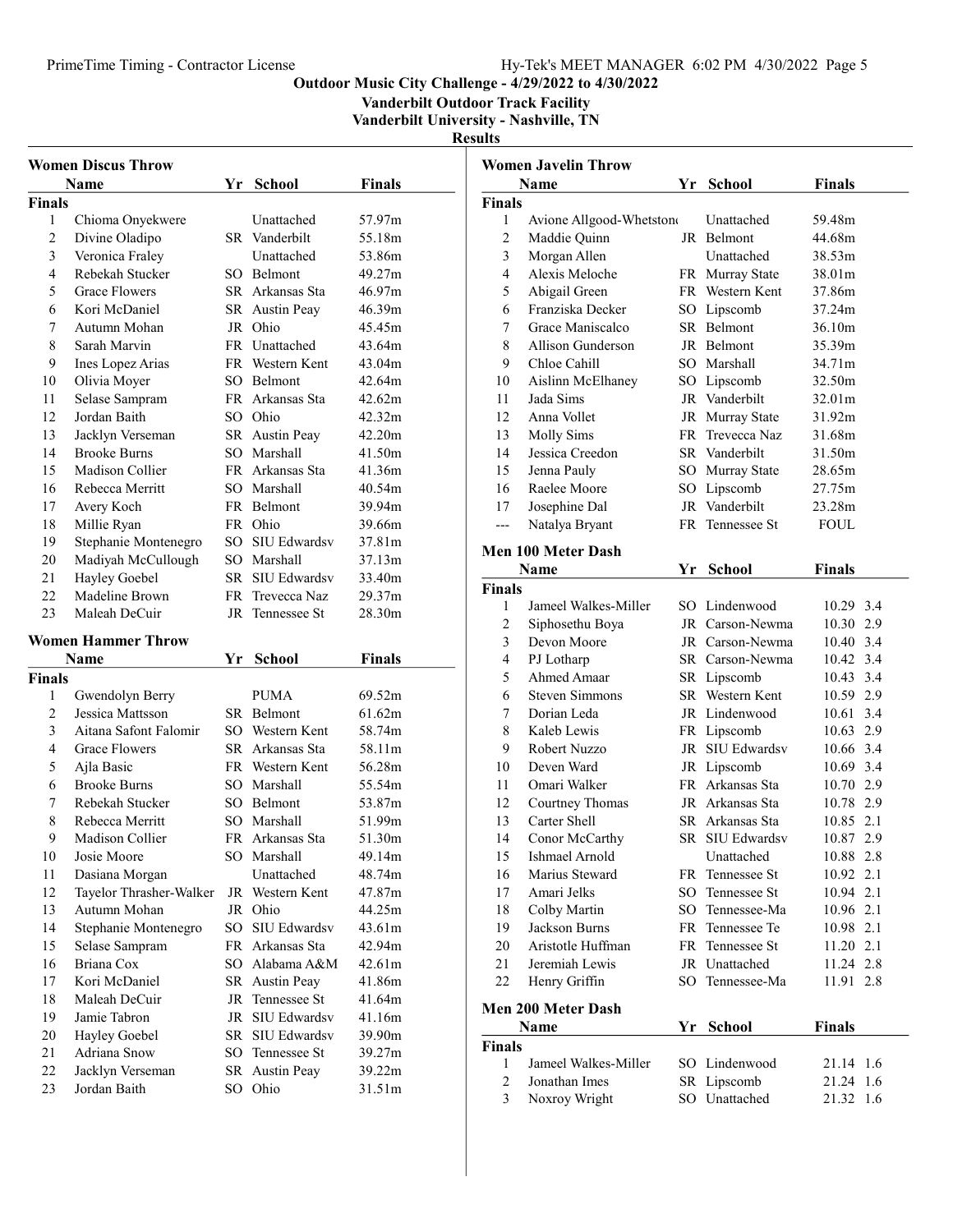Vanderbilt Outdoor Track Facility

Vanderbilt University - Nashville, TN

|               | Finals  (Men 200 Meter Dash) |    |                        |               |     |
|---------------|------------------------------|----|------------------------|---------------|-----|
|               | Name                         | Yr | <b>School</b>          | <b>Finals</b> |     |
| 4             | Ahmed Amaar                  |    | SR Lipscomb            | 21.42         | 1.6 |
| 5             | Kaleb Lewis                  |    | FR Lipscomb            | 21.48 2.0     |     |
| 6             | Conor McCarthy               |    | SR SIU Edwardsv        | 21.52 1.6     |     |
| 7             | Pablo Martin                 |    | JR Trevecca Naz        | 21.54 2.0     |     |
| 8             | Robert Nuzzo                 |    | JR SIU Edwardsv        | 21.59 1.6     |     |
| 9             | Dorian Leda                  |    | JR Lindenwood          | 21.62 1.6     |     |
| 10            | R'Lazon Brumfield            |    | SR Tennessee St        | 21.78 1.6     |     |
| 11            | Ishmael Arnold               |    | Unattached             | 21.83 2.4     |     |
| 12            | Nicholas Powell              |    | SO Alabama A&M         | 21.85 2.0     |     |
| 13            | JaMichael McGoy              |    | FR Tennessee-Ma        | 21.93 2.4     |     |
| 14            | Marius Steward               |    | FR Tennessee St        | 21.99 2.0     |     |
| 15            | <b>Brandon Bretz</b>         |    | JR SIU Edwardsv        | 22.00 1.6     |     |
| 16            | Demontae Wilson              |    | JR Lipscomb            | 22.11         | 2.0 |
| 17            | Shawn Guerrier               |    | JR Alabama A&M         | 22.14 2.4     |     |
| 18            | <b>Gabriel Dozier</b>        |    | SO Western Kent        | 22.21         | 2.0 |
| 19            | Jackson Burns                |    | FR Tennessee Te        | 22.22 2.4     |     |
| 20            | Randolph Wilkerson II        |    | Unattached             | 22.30 1.6     |     |
| 21            | <b>Boris Charles</b>         |    | JR Lindenwood          | 22.32 1.6     |     |
| 22            | John Collin Askew            |    | SO Tennessee-Ma        | 22.45 1.6     |     |
| 23            | Colby Martin                 |    | SO Tennessee-Ma        | 22.66 2.4     |     |
| 24            | Grashawn Clark               |    | FR Arkansas Sta        | 22.70 2.4     |     |
| 25            | Devin James                  |    | SO Unattached          | 22.87 2.0     |     |
| 26            | <b>Bradley Miller</b>        |    | FR Arkansas Sta        | 23.04 2.4     |     |
| 27            | Jeremiah Lewis               |    | JR Unattached          | 23.44 1.6     |     |
| 28            | Tyjhir Joyner                |    | FR Tennessee St        | 1:11.80 1.6   |     |
| ---           | <b>Elliott Bryant</b>        |    | SO Western Kent        | DNF           | 1.6 |
|               | Men 400 Meter Dash           |    |                        |               |     |
|               | Name                         | Yr | <b>School</b>          | <b>Finals</b> |     |
| <b>Finals</b> |                              |    |                        |               |     |
| 1             | Samuel Yaro                  |    | SR Lindenwood          | 46.66         |     |
| 2             | Kobey Hill                   |    | SR Arkansas Sta        | 47.95         |     |
| 3             | Michael Thompson             |    | <b>SR</b> Tennessee St | 47.97         |     |
| 4             | <b>Brandon Bretz</b>         |    | JR SIU Edwardsv        | 48.30         |     |
| 5             | <b>Boris Charles</b>         |    | JR Lindenwood          | 48.77         |     |
| 6             | Jonathan Schwind             |    | SR Lipscomb            | 49.41         |     |
| 7             | John Collin Askew            |    | SO Tennessee-Ma        | 49.47         |     |
| 8             | Romon Logan                  |    | FR Lindenwood          | 49.67         |     |
| 9             | Lucas Baggott                |    | SO Trevecca Naz        | 49.91         |     |
| 10            | Keyshawn Johnson             |    | SO Alabama A&M         | 50.13         |     |
| 11            | Morgan Jones                 |    | FR Tennessee St        | 50.14         |     |
| 12            | Maluke Cluver                |    | FR Tennessee-Ma        | 50.14         |     |
| 13            | Jeremy Gresham               |    | JR Alabama A&M         | 50.34         |     |
| 14            | Steffan Mallory              |    | SR Arkansas Sta        | 50.45         |     |
| 15            | Wyatt Womack                 |    | JR Belmont             | 50.72         |     |
| 16            | Elijah Sheppard              |    | SR Belmont             | 51.07         |     |
| 17            | Devin James                  |    | SO Unattached          | 51.94         |     |
| 18            | Chance Rone                  |    | SR Tennessee-Ma        | 52.81         |     |
|               | Men 800 Meter Run            |    |                        |               |     |
|               | Name                         | Yr | School                 | <b>Finals</b> |     |
| Finals        |                              |    |                        |               |     |
| 1             | Abbas Abbkar                 |    | Atlanta Trac           | 1:50.25       |     |

| $\sqrt{2}$              | <b>Brady Johnson</b> |    | SO Lipscomb        | 1:50.42       |
|-------------------------|----------------------|----|--------------------|---------------|
| 3                       | Maxime Touron        |    | FR Lindenwood      | 1:50.90       |
| $\overline{4}$          | Luke McNair          |    | JR Tennessee-Ma    | 1:53.03       |
| 5                       | Andre Bollam-Godbott |    | Unattached         | 1:53.28       |
| 6                       | Ryan Bush            |    | JR Lipscomb        | 1:54.28       |
| 7                       | Alejandro Vargas     |    | SR Arkansas Sta    | 1:55.23       |
| 8                       | Hawken Foote         |    | SO Tennessee-Ma    | 1:55.91       |
| 9                       | Andre Brown          |    | SO Tennessee-Ma    | 1:56.21       |
| 10                      | Handre Jonker        |    | SO Arkansas Sta    | 1:57.29       |
| 11                      | Thaddee Barge        |    | FR Tennessee St    | 1:57.44       |
| 12                      | Jason Risse          |    | SO Lipscomb        | 1:57.87       |
| 13                      | <b>Brady Pascoe</b>  |    | SO Arkansas Sta    | 1:59.63       |
| 14                      | Caleb Van Geffen     |    | SR Vanderbilt      | 2:00.62       |
| 15                      | <b>Steven Votaw</b>  |    | SO Western Kent    | 2:00.89       |
| 16                      | Nicholas Smith       |    | FR Tennessee St    | 2:02.09       |
| 17                      | Dylan Duckworth      |    | SR Western Kent    | 2:02.77       |
| 18                      | Lucas Mowery         |    | SR Vanderbilt      | 2:09.98       |
| ---                     | Ben Ruffing          |    | SR Lipscomb        | DNF           |
|                         |                      |    |                    |               |
|                         | Men 1500 Meter Run   |    |                    |               |
|                         | Name                 | Yr | <b>School</b>      | <b>Finals</b> |
| <b>Finals</b>           |                      |    |                    |               |
| 1                       | Kevin Vanderkolk     |    | FR Belmont         | 3:50.33       |
| 2                       | Joshua Bell          |    | SR Lipscomb        | 3:51.50       |
| 3                       | Louis Moreau         |    | JR Lindenwood      | 3:51.69       |
| $\overline{4}$          | Andre Bollam-Godbott |    | Unattached         | 3:51.71       |
| 5                       | James Schmidt        |    | FR Lipscomb        | 3:53.74       |
| 6                       | Cole Davis           |    | SO Tennessee-Ma    | 3:54.45       |
| 7                       | Jacob Pyeatt         |    | SO Arkansas Sta    | 3:54.86       |
| 8                       | Zach Israel          |    | SR Lipscomb        | 3:56.66       |
| 9                       | <b>Scott Greeves</b> |    | <b>UTK Running</b> | 3:58.97       |
| 10                      | Coleman Wilson       |    | SO Arkansas Sta    | 4:01.47       |
| 11                      | Jason Putnam         |    | Nashville Tr       | 4:01.88       |
| 12                      | Clayton Kirkus       |    | FR Tennessee Te    | 4:03.04       |
| 13                      | Nathan Herbst        |    | JR Arkansas Sta    | 4:03.25       |
| 14                      | Zach Hodges          |    | FR Vanderbilt      | 4:03.96       |
| 15                      | Jack Blyth           |    | JR Tennessee-Ma    | 4:04.08       |
| 16                      | Hudson Hall          |    | FR Tennessee-Ma    | 4:04.39       |
| 17                      | Philip Metcalf       |    | FR Vanderbilt      | 4:04.50       |
| 18                      | Gavin Morrow         |    | FR Belmont         | 4:04.79       |
| 19                      | Benjamin Underwood   |    | SR Lipscomb        | 4:08.10       |
| 20                      | Thaddee Barge        |    | FR Tennessee St    | 4:12.18       |
| 21                      | Lucas Mowery         |    | SR Vanderbilt      | 4:19.98       |
| 22                      | Nicholas Smith       |    | FR Tennessee St    | 4:28.69       |
|                         | Men 3000 Meter Run   |    |                    |               |
|                         |                      |    |                    |               |
|                         | Name                 | Yr | <b>School</b>      | <b>Finals</b> |
| <b>Finals</b>           |                      |    |                    |               |
| 1                       | Aidan Thompson       |    | Central AC         | 8:07.85       |
| 2                       | Nick Laning          |    | SR Vanderbilt      | 8:11.06       |
| $\overline{\mathbf{3}}$ | Ben Ruffing          |    | SR Lipscomb        | 8:17.36       |
| $\overline{4}$          | Cole Kimmel          |    | FR Lipscomb        | 8:19.88       |
| 5                       | James Majenge        |    | Unattached         | 8:21.19       |
| 6                       | Andy Smith           |    | Unattached         | 8:22.53       |
| 7                       | Owen Habeger         |    | JR Arkansas Sta    | 8:23.42       |
|                         |                      |    |                    |               |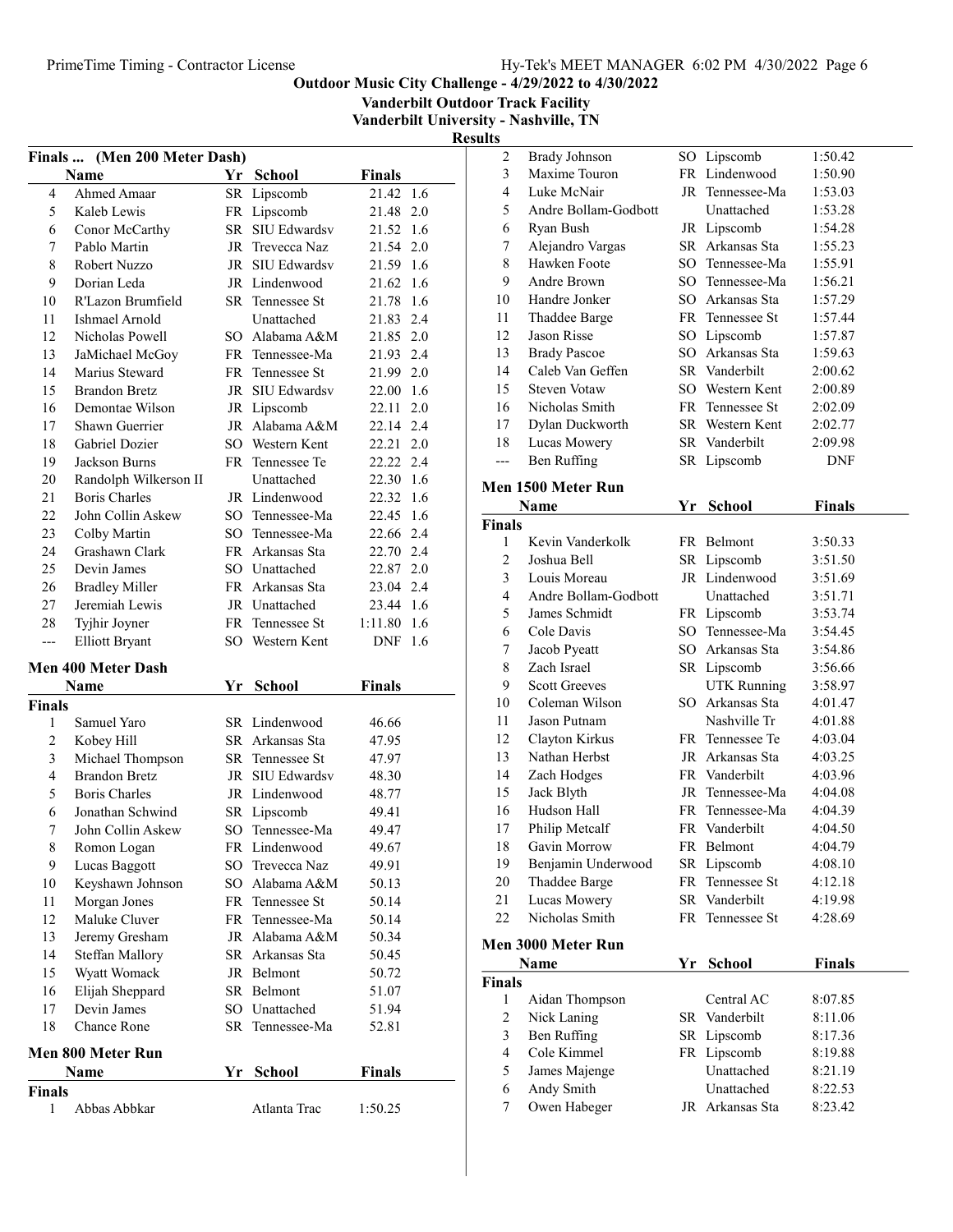Vanderbilt Outdoor Track Facility

Vanderbilt University - Nashville, TN

| Finals  (Men 3000 Meter Run) |                              |    |                 |               |     |
|------------------------------|------------------------------|----|-----------------|---------------|-----|
|                              | <b>Name</b>                  | Yr | School          | <b>Finals</b> |     |
| 8                            | Adam Chase                   |    | Unattached      | 8:27.26       |     |
| 9                            | John Carder                  |    | Unattached      | 8:29.52       |     |
| 10                           | Sam Shaylor                  |    | SR Lipscomb     | 8:30.22       |     |
| 11                           | <b>Ben Butcher</b>           |    | FR Lipscomb     | 8:36.93       |     |
| 12                           | George Payne                 |    | SO Tennessee-Ma | 8:39.48       |     |
| 13                           | Caleb Van Geffen             |    | SR Vanderbilt   | 8:40.51       |     |
| 14                           | Leevi Keronen                |    | FR Belmont      | 8:45.36       |     |
| 15                           | <b>Brent Borden</b>          |    | JR Tennessee-Ma | 8:54.16       |     |
| 16                           | <b>Brady Pascoe</b>          |    | SO Arkansas Sta | 8:54.60       |     |
| 17                           | Morgan Turpin                |    | JR Belmont      | 9:23.65       |     |
|                              | <b>Adam Cortez</b>           |    | JR Lipscomb     | DNF           |     |
| ---                          | Sam Shuman                   |    | FR Tennessee-Ma | <b>DNF</b>    |     |
| ---                          | Zach Hodges                  |    | FR Vanderbilt   | DNF           |     |
| ---                          | Philip Metcalf               |    | FR Vanderbilt   | DNF           |     |
|                              | Men 5000 Meter Run           |    |                 |               |     |
|                              | Name                         | Yr | <b>School</b>   | <b>Finals</b> |     |
| <b>Finals</b>                |                              |    |                 |               |     |
| 1                            | Hillary Toroitich            |    | FR Mid. Tenn. S | 14:52.33      |     |
| $\overline{c}$               | Will Cahill                  |    | FR Tennessee-Ma | 14:58.62      |     |
| 3                            | Jonah Bird                   |    | SR Vanderbilt   | 15:14.20      |     |
| 4                            | Will Oglesby                 |    | JR Tennessee-Ma | 15:22.84      |     |
| 5                            | Jason Putnam                 |    | Nashville Tr    | 15:31.36      |     |
| 6                            | Robert Dawson                |    | FR Tennessee Te | 15:44.37      |     |
| 7                            | Collin Pruitt                |    | FR Western Kent | 16:10.78      |     |
| 8                            | Nick Beattie                 |    | FR Tennessee Te | 16:26.75      |     |
|                              | Caleb Van Geffen             |    | SR Vanderbilt   | DNF           |     |
| ---                          | Nick Laning                  |    | SR Vanderbilt   | <b>DNF</b>    |     |
| ---                          | Philip Metcalf               |    | FR Vanderbilt   | DNF           |     |
| ---                          | Zach Hodges                  |    | FR Vanderbilt   | DNF           |     |
| ---                          | Miceal McCaul                |    | FR Tennessee Te | DNF           |     |
| ---                          | Patrick Smith                |    | SR Lipscomb     | DNF           |     |
|                              | <b>Men 110 Meter Hurdles</b> |    |                 |               |     |
|                              | Name                         | Yr | <b>School</b>   | <b>Finals</b> |     |
| <b>Finals</b>                |                              |    |                 |               |     |
| 1                            | Ke'Von Holder                |    | SR Arkansas Sta | 14.00 4.1     |     |
| $\overline{\mathbf{c}}$      | Will Glass                   |    | SO Arkansas Sta | 14.14 4.1     |     |
| 3                            | Zavante Chichester           |    | SR Tennessee St | 14.40 4.1     |     |
| $\overline{\mathbf{4}}$      | Drake Mitchell               |    | Unattached      | 14.52 4.1     |     |
| 5                            | Randolph Wilkerson II        |    | Unattached      | 14.54 4.1     |     |
| 6                            | <b>Brady Fry</b>             |    | JR Tennessee-Ma | 14.73 4.1     |     |
| 7                            | <b>Brandon McLaren</b>       |    | SO Alabama A&M  | 14.86 4.1     |     |
| 8                            | Cedric Johnson               |    | JR Western Kent | 15.02 3.0     |     |
| 9                            | Kiyontae Warren              |    | JR Tennessee St | 15.06 3.0     |     |
| 10                           | Kevyere Mack                 |    | FR SIU Edwardsv | 15.09         | 4.1 |
| 11                           | Hasani Williams              |    | FR Tennessee St | 15.19         | 3.0 |
| 12                           | Ian Robertson                |    | JR Belmont      | 15.82 3.0     |     |
| 13                           | Jamire Thompson              | JR | Tennessee-Ma    | 15.85 3.0     |     |
| 14                           | Henry Griffin                | SO | Tennessee-Ma    | 18.30         | 3.0 |
|                              |                              |    |                 |               |     |

| <b>Men 400 Meter Hurdles</b> |                                    |              |                              |                    |  |
|------------------------------|------------------------------------|--------------|------------------------------|--------------------|--|
|                              | Name                               |              | Yr School                    | <b>Finals</b>      |  |
| Finals                       |                                    |              |                              |                    |  |
| 1                            | Damaine Dixon                      |              | SR Lindenwood                | 52.21              |  |
| 2                            | Zack Martinez                      |              | FR Western Kent              | 55.43              |  |
| 3                            | Tommy Sonntag                      |              | SO Lindenwood                | 55.58              |  |
| 4                            | Kiyontae Warren                    |              | JR Tennessee St              | 56.11              |  |
| 5                            | Hasani Williams                    |              | FR Tennessee St              | 56.32              |  |
| 6                            | <b>Tyler Pitts</b>                 |              | FR Alabama A&M               | 56.60              |  |
| 7                            | <b>Brady Fry</b>                   |              | JR Tennessee-Ma              | 56.60              |  |
| 8                            | Kevyere Mack                       |              | FR SIU Edwardsv              | 57.40              |  |
| 9                            | Malik Baker                        |              | SO Lipscomb                  | 57.57              |  |
| 10                           | Garrett Horowitz                   |              | JR Belmont                   | 1:00.51            |  |
| 11                           | Noah Barnhart                      |              | SR Belmont                   | 1:00.85            |  |
| 12                           | Zavante Chichester                 |              | SR Tennessee St              | 1:00.90            |  |
|                              | <b>Men 3000 Meter Steeplechase</b> |              |                              |                    |  |
|                              | Name                               | Yr           | School                       | <b>Finals</b>      |  |
| <b>Finals</b>                |                                    |              |                              |                    |  |
| 1                            | Harrison Grzymkowski               |              | JR Belmont                   | 9:34.07            |  |
| 2                            | Cole Streich                       |              | SR Lipscomb                  | 9:39.16            |  |
| 3                            | <b>Bing Hudson</b>                 |              | FR Lipscomb                  | 9:42.19            |  |
| 4                            | Joel Wolf                          |              | FR Belmont                   | 9:52.51            |  |
|                              | Victor Kemboi                      |              | SO Tennessee-Ma              | DNF                |  |
|                              | Men 4x100 Meter Relay              |              |                              |                    |  |
|                              |                                    |              |                              |                    |  |
|                              |                                    |              |                              | <b>Finals</b>      |  |
| <b>Finals</b>                | Team                               |              | Relay                        |                    |  |
| 1                            | Carson-Newman                      |              |                              | 40.44              |  |
| 2                            | Arkansas State                     |              |                              | 41.22              |  |
| 3                            | Lindenwood                         |              |                              | 41.47              |  |
| 4                            | Tennessee-Martin                   |              |                              | 43.09              |  |
|                              | Trevecca Nazarene                  |              |                              | DNF                |  |
|                              |                                    |              |                              |                    |  |
|                              | Men 4x400 Meter Relay<br>Team      |              |                              |                    |  |
| <b>Finals</b>                |                                    |              | Relay                        | <b>Finals</b>      |  |
| 1                            | Lindenwood                         |              |                              | 3:12.58            |  |
| 2                            |                                    |              |                              | 3:14.65            |  |
| 3                            | Lipscomb<br>Tennessee St.          |              |                              | 3:15.59            |  |
| 4                            | Tennessee-Martin                   |              |                              |                    |  |
| 5                            |                                    |              | Β                            | 3:24.35            |  |
| 6                            | Tennessee St.<br>Lipscomb          |              | Β                            | 3:27.15<br>3:27.33 |  |
|                              |                                    |              |                              |                    |  |
|                              | <b>Men High Jump</b>               |              |                              |                    |  |
|                              | Name                               | Yr -         | <b>School</b>                | <b>Finals</b>      |  |
| <b>Finals</b>                |                                    |              |                              |                    |  |
| 1<br>2                       | Ethan Poston<br>Jon'Terio Horton   | SR -<br>SO - | SIU Edwardsv<br>Tennessee St | 2.14m              |  |
|                              |                                    |              |                              | 1.91 <sub>m</sub>  |  |
|                              | Darius Holland<br>Noah Grimm       | SO -         | Tennessee-Ma<br>SR Belmont   | NΗ<br>NΗ           |  |